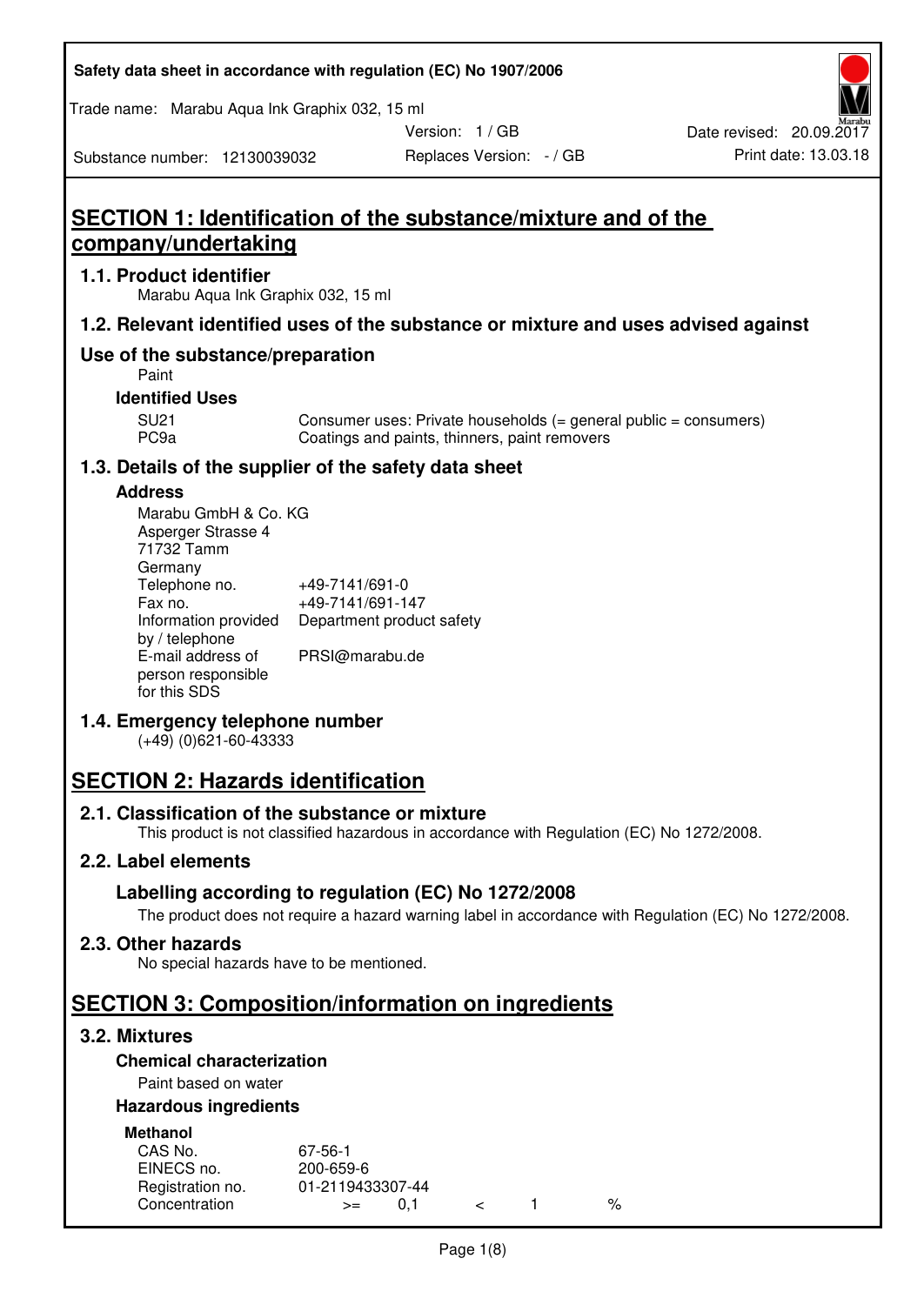| Safety data sheet in accordance with regulation (EC) No 1907/2006                                                                                                                                           |
|-------------------------------------------------------------------------------------------------------------------------------------------------------------------------------------------------------------|
| Trade name: Marabu Aqua Ink Graphix 032, 15 ml                                                                                                                                                              |
| Version: 1/GB<br>Date revised: 20.09.2017<br>Print date: 13.03.18<br>Replaces Version: - / GB<br>Substance number: 12130039032                                                                              |
| Classification (Regulation (EC) No. 1272/2008)<br>Flam. Liq. 2<br>H <sub>225</sub><br>Acute Tox. 3<br>H331<br>Acute Tox. 3<br>H311<br>Acute Tox. 3<br>H301<br>STOT SE <sub>1</sub><br>H370                  |
| Concentration limits (Regulation (EC) No. 1272/2008)<br>STOT SE 2<br>H371<br>$>= 3 < 10$<br>STOT SE 1<br>H370<br>$>= 10$                                                                                    |
| <b>SECTION 4: First aid measures</b>                                                                                                                                                                        |
| 4.1. Description of first aid measures                                                                                                                                                                      |
| After skin contact                                                                                                                                                                                          |
| Wash with plenty of water and soap. Do NOT use solvents or thinners.                                                                                                                                        |
| After eye contact                                                                                                                                                                                           |
| Separate eyelids, wash the eyes thoroughly with water (15 min.). In case of irritation consult an oculist.<br><b>After ingestion</b>                                                                        |
| Rinse mouth thoroughly with water. If larger amounts are swallowed or in the event of symptoms take<br>medical treatment.                                                                                   |
| 4.2. Most important symptoms and effects, both acute and delayed<br>Until now no symptoms known so far.                                                                                                     |
| 4.3. Indication of any immediate medical attention and special treatment needed                                                                                                                             |
| Hints for the physician / treatment<br>Treat symptomatically                                                                                                                                                |
| <b>SECTION 5: Firefighting measures</b>                                                                                                                                                                     |
| 5.1. Extinguishing media                                                                                                                                                                                    |
| Suitable extinguishing media<br>Carbon dioxide, Foam, Sand, Water                                                                                                                                           |
| 5.2. Special hazards arising from the substance or mixture<br>In the event of fire the following can be released: Carbon monoxide (CO); Carbon dioxide (CO2); dense<br>black smoke; Hydrogen chloride (HCI) |
| 5.3. Advice for firefighters                                                                                                                                                                                |
| <b>Other information</b>                                                                                                                                                                                    |
| Collect contaminated fire-fighting water separately, must not be discharged into the drains.                                                                                                                |
| <b>SECTION 6: Accidental release measures</b>                                                                                                                                                               |
| 6.1. Personal precautions, protective equipment and emergency procedures<br>No particular measures required.                                                                                                |
| <b>6.2. Environmental precautions</b><br>No particular measures required.                                                                                                                                   |
| 6.3. Methods and material for containment and cleaning up<br>Clean preferably with a detergent - avoid use of solvents.                                                                                     |
| 6.4. Reference to other sections                                                                                                                                                                            |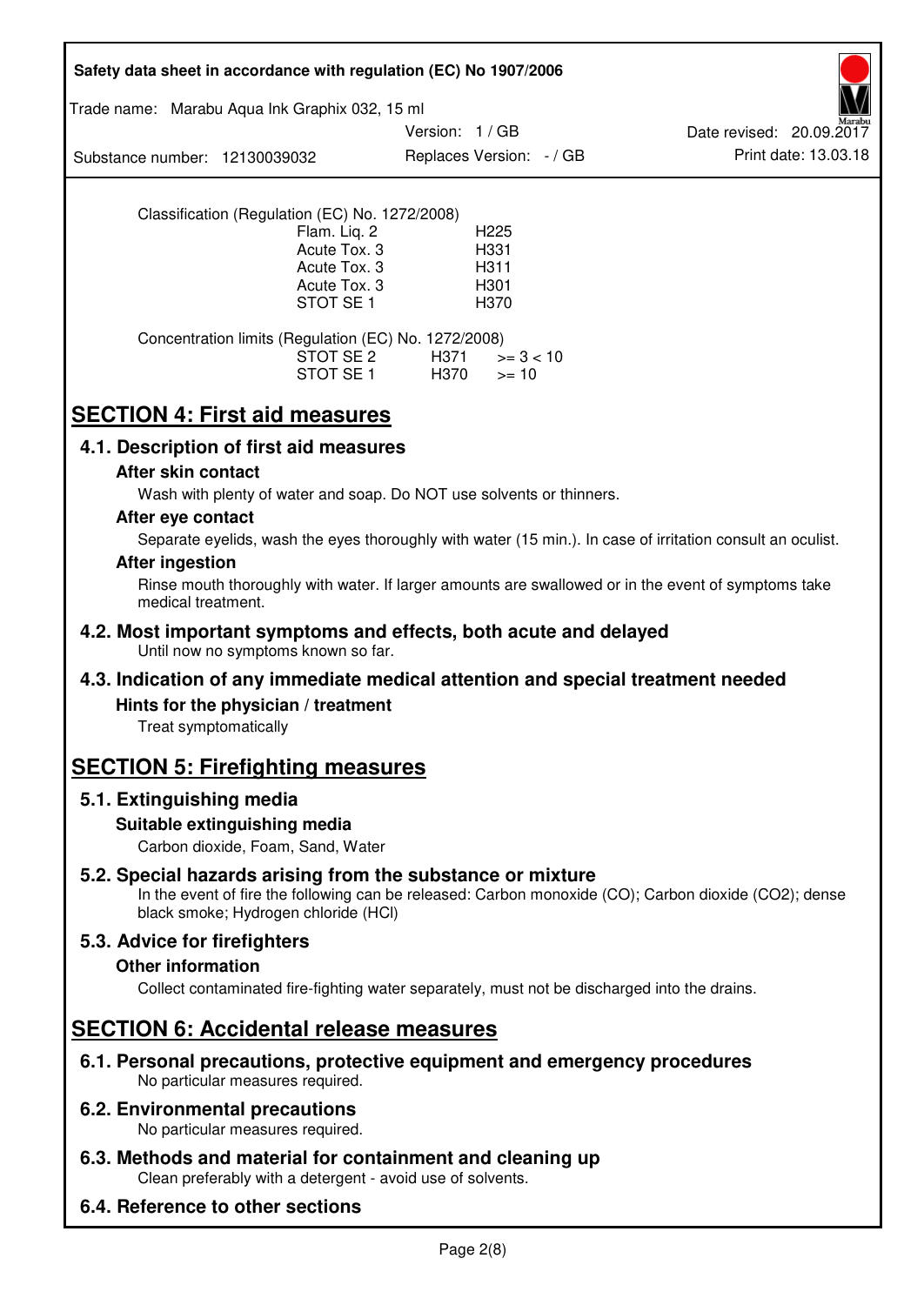| Safety data sheet in accordance with regulation (EC) No 1907/2006                                                                                                                                                          |                          |                                                                                                         |
|----------------------------------------------------------------------------------------------------------------------------------------------------------------------------------------------------------------------------|--------------------------|---------------------------------------------------------------------------------------------------------|
| Trade name: Marabu Aqua Ink Graphix 032, 15 ml                                                                                                                                                                             |                          |                                                                                                         |
|                                                                                                                                                                                                                            | Version: 1 / GB          | Date revised: 20.09.2017                                                                                |
| Substance number: 12130039032                                                                                                                                                                                              | Replaces Version: - / GB | Print date: 13.03.18                                                                                    |
| see Section 8. Information regarding waste disposal, see Section 13.<br><b>SECTION 7: Handling and storage</b>                                                                                                             |                          | Information regarding Safe handling, see Section 7. Information regarding personal protective measures, |
| 7.1. Precautions for safe handling                                                                                                                                                                                         |                          |                                                                                                         |
| <b>Advice on safe handling</b>                                                                                                                                                                                             |                          |                                                                                                         |
| Avoid skin and eye contact. Smoking, eating and drinking shall be prohibited in application area.<br>Advice on protection against fire and explosion<br>No special measures required.                                      |                          |                                                                                                         |
| 7.2. Conditions for safe storage, including any incompatibilities                                                                                                                                                          |                          |                                                                                                         |
| Requirements for storage rooms and vessels<br>Store in frostfree conditions.<br>Storage class according to TRGS 510<br>Storage class according to<br>$12 \overline{ }$<br><b>TRGS 510</b>                                  | Non-combustible liquids  |                                                                                                         |
| 7.3. Specific end use(s)<br>Paint                                                                                                                                                                                          |                          |                                                                                                         |
| <b>SECTION 8: Exposure controls/personal protection</b>                                                                                                                                                                    |                          |                                                                                                         |
| 8.1. Control parameters                                                                                                                                                                                                    |                          |                                                                                                         |
| <b>Other information</b>                                                                                                                                                                                                   |                          |                                                                                                         |
| There are not known any further control parameters.                                                                                                                                                                        |                          |                                                                                                         |
| 8.2. Exposure controls                                                                                                                                                                                                     |                          |                                                                                                         |
| <b>Exposure controls</b>                                                                                                                                                                                                   |                          |                                                                                                         |
| Provide adequate ventilation.                                                                                                                                                                                              |                          |                                                                                                         |
| <b>Respiratory protection</b>                                                                                                                                                                                              |                          |                                                                                                         |
| Not necessary.                                                                                                                                                                                                             |                          |                                                                                                         |
| <b>Hand protection</b>                                                                                                                                                                                                     |                          |                                                                                                         |
| Not necessary.<br>In case of intensive contact wear protective gloves.<br>There is no one glove material or combination of materials that will give unlimited resistance to any<br>individual or combination of chemicals. |                          |                                                                                                         |
| For prolonged or repeated handling nitrile rubber gloves with textile undergloves are required.<br>Material thickness<br>$\,>$<br>Breakthrough time<br>$\overline{\phantom{0}}$                                            | 0,5<br>mm<br>30<br>min   |                                                                                                         |
| The breakthrough time must be greater than the end use time of the product.<br>The instructions and information provided by the glove manufacturer on use, storage, maintenance and<br>replacement must be followed.       |                          |                                                                                                         |
| Gloves should be replaced regularly and if there is any sign of damage to the glove material.<br>Always ensure that gloves are free from defects and that they are stored and used correctly.<br>maintenance.              |                          | The performance or effectiveness of the glove may be reduced by physical/ chemical damage and poor      |
| Barrier creams may help to protect the exposed areas of the skin, they should however not be applied<br>once exposure has occurred.                                                                                        |                          |                                                                                                         |
| Eye protection                                                                                                                                                                                                             |                          |                                                                                                         |
| Not necessary.                                                                                                                                                                                                             |                          |                                                                                                         |
| <b>Body protection</b>                                                                                                                                                                                                     |                          |                                                                                                         |
| Not applicable.                                                                                                                                                                                                            |                          |                                                                                                         |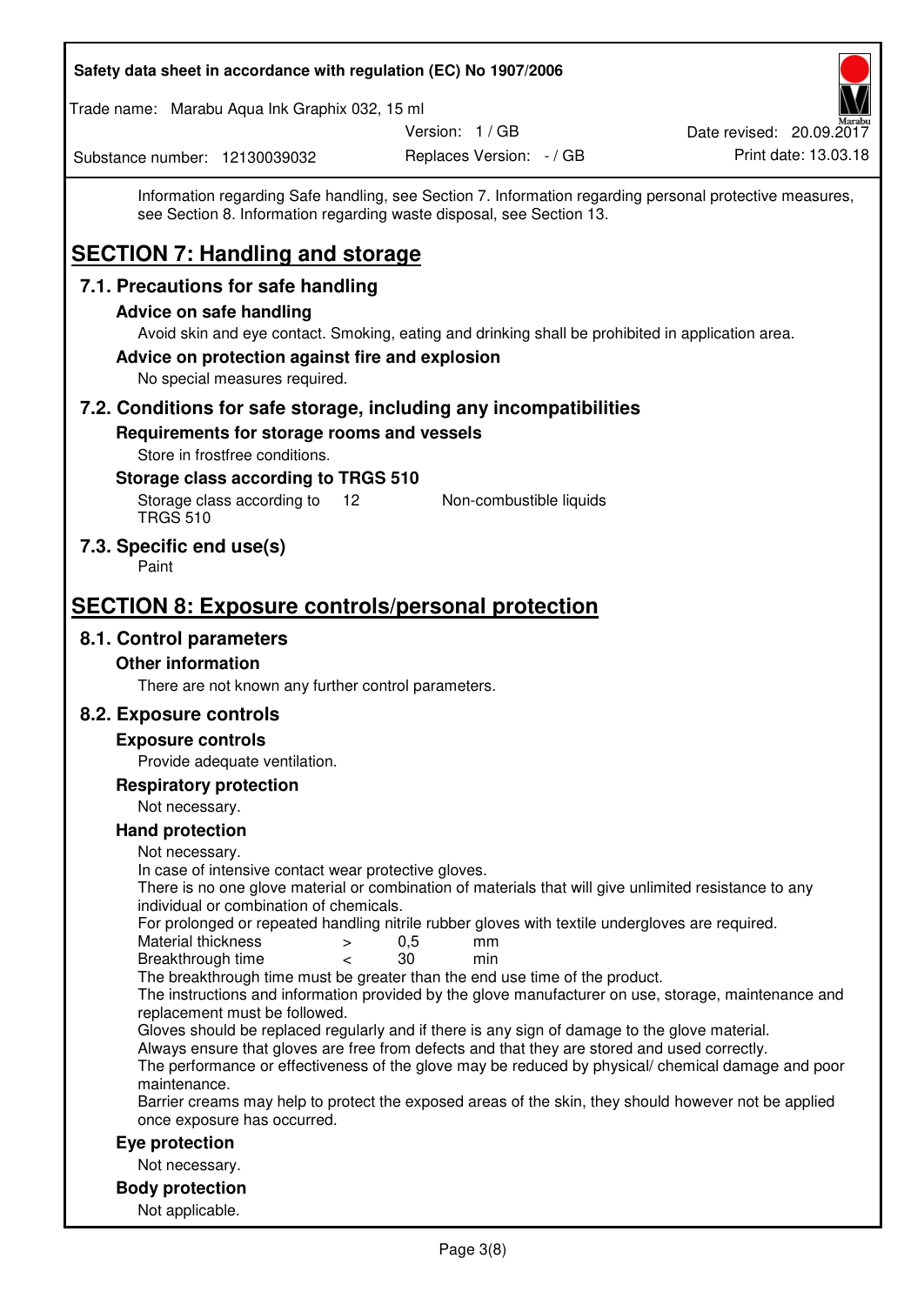| 9.1. Information on basic physical and chemical properties<br>Form | liquid                          |                 |                   |
|--------------------------------------------------------------------|---------------------------------|-----------------|-------------------|
| <b>Colour</b>                                                      | coloured                        |                 |                   |
| <b>Odour</b>                                                       | odourless                       |                 |                   |
| <b>Odour threshold</b>                                             |                                 |                 |                   |
| Remarks                                                            | No data available               |                 |                   |
| <b>Melting point</b>                                               |                                 |                 |                   |
| Remarks                                                            | not determined                  |                 |                   |
| <b>Freezing point</b>                                              |                                 |                 |                   |
| Remarks                                                            | not determined                  |                 |                   |
| Initial boiling point and boiling range                            |                                 |                 |                   |
| Value                                                              | 100<br>appr.                    |                 | °C                |
| Pressure                                                           | 1.013                           | hPa             |                   |
| Source                                                             | Literature value                |                 |                   |
| <b>Flash point</b>                                                 |                                 |                 |                   |
| Remarks                                                            | Not applicable                  |                 |                   |
| Evaporation rate (ether $= 1$ ) :                                  |                                 |                 |                   |
| Remarks                                                            | not determined                  |                 |                   |
| Flammability (solid, gas)<br>Not applicable                        |                                 |                 |                   |
| Upper/lower flammability or explosive limits                       |                                 |                 |                   |
| Remarks                                                            | not determined                  |                 |                   |
| Vapour pressure                                                    |                                 |                 |                   |
| Value                                                              | 23<br>appr.                     |                 | hPa               |
| Temperature                                                        | 20                              | °C              |                   |
| Method                                                             | Value taken from the literature |                 |                   |
| <b>Vapour density</b>                                              |                                 |                 |                   |
| Remarks                                                            | not determined                  |                 |                   |
| <b>Density</b>                                                     |                                 |                 |                   |
| Value                                                              | 1,01                            |                 | g/cm <sup>3</sup> |
| Temperature<br>Method                                              | 20<br>DIN EN ISO 2811           | $\rm ^{\circ}C$ |                   |
|                                                                    |                                 |                 |                   |
| Solubility in water<br>Remarks                                     | miscible                        |                 |                   |
|                                                                    |                                 |                 |                   |
| Ignition temperature<br>Remarks                                    | not determined                  |                 |                   |
| <b>Viscosity</b>                                                   |                                 |                 |                   |
| Remarks                                                            |                                 |                 |                   |
| Remarks                                                            | not determined                  |                 |                   |
| 9.2. Other information                                             |                                 |                 |                   |
|                                                                    |                                 |                 |                   |
| <b>Other information</b>                                           |                                 |                 |                   |
| None known                                                         |                                 |                 |                   |

# **SECTION 10: Stability and reactivity**

**Safety data sheet in accordance with regulation (EC) No 1907/2006** 

Trade name: Marabu Aqua Ink Graphix 032, 15 ml

Substance number: 12130039032

Version: 1 / GB

Replaces Version:  $-$  / GB Print date: 13.03.18 Date revised: 20.09.2017

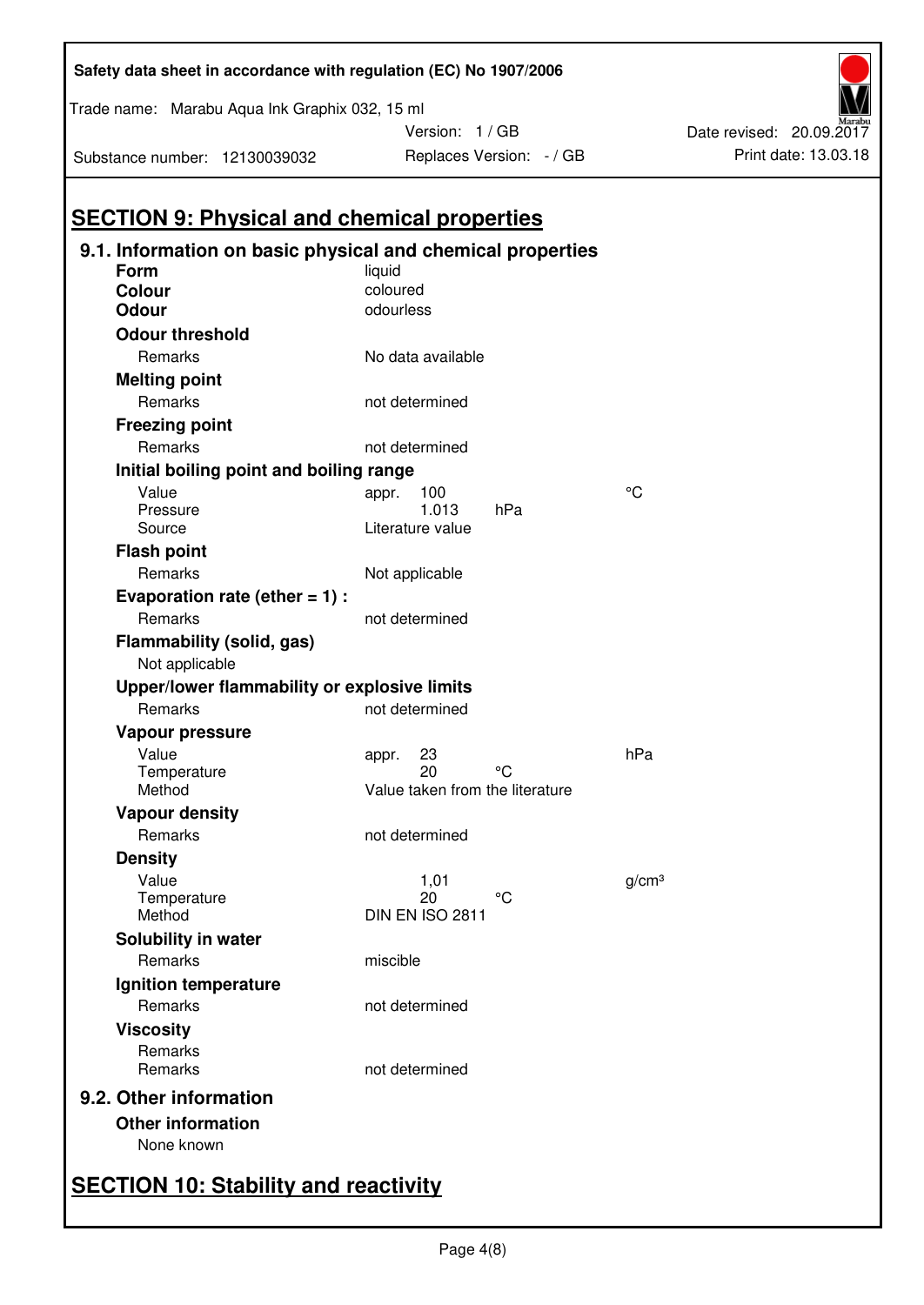| Safety data sheet in accordance with regulation (EC) No 1907/2006                    |                                                                                                    |                          |
|--------------------------------------------------------------------------------------|----------------------------------------------------------------------------------------------------|--------------------------|
| Trade name: Marabu Aqua Ink Graphix 032, 15 ml                                       |                                                                                                    |                          |
|                                                                                      | Version: 1 / GB                                                                                    | Date revised: 20.09.2017 |
| Substance number: 12130039032                                                        | Replaces Version: - / GB                                                                           | Print date: 13.03.18     |
| 10.1. Reactivity<br>None                                                             |                                                                                                    |                          |
| 10.2. Chemical stability<br>No hazardous reactions known.                            |                                                                                                    |                          |
| 10.3. Possibility of hazardous reactions<br>No hazardous reactions known.            |                                                                                                    |                          |
| 10.4. Conditions to avoid<br>No hazardous reactions known.                           |                                                                                                    |                          |
| 10.5. Incompatible materials<br>None                                                 |                                                                                                    |                          |
| 10.6. Hazardous decomposition products<br>No hazardous decomposition products known. |                                                                                                    |                          |
| <b>SECTION 11: Toxicological information</b>                                         |                                                                                                    |                          |
| 11.1. Information on toxicological effects                                           |                                                                                                    |                          |
| <b>Acute inhalational toxicity</b>                                                   |                                                                                                    |                          |
| Remarks                                                                              | Based on available data, the classification criteria are not met.                                  |                          |
| <b>Skin corrosion/irritation</b>                                                     |                                                                                                    |                          |
| <b>Remarks</b>                                                                       | Based on available data, the classification criteria are not met.                                  |                          |
| Serious eye damage/irritation                                                        |                                                                                                    |                          |
| Remarks                                                                              | Based on available data, the classification criteria are not met.                                  |                          |
| <b>Sensitization</b>                                                                 |                                                                                                    |                          |
| Remarks                                                                              | Based on available data, the classification criteria are not met.                                  |                          |
| <b>Mutagenicity</b>                                                                  |                                                                                                    |                          |
| Remarks                                                                              | Based on available data, the classification criteria are not met.                                  |                          |
| <b>Reproductive toxicity</b>                                                         |                                                                                                    |                          |
| Remarks                                                                              | Based on available data, the classification criteria are not met.                                  |                          |
| Carcinogenicity                                                                      |                                                                                                    |                          |
| Remarks                                                                              | Based on available data, the classification criteria are not met.                                  |                          |
| <b>Specific Target Organ Toxicity (STOT)</b>                                         |                                                                                                    |                          |
|                                                                                      |                                                                                                    |                          |
| Single exposure<br><b>Remarks</b>                                                    | Based on available data, the classification criteria are not met.                                  |                          |
| <b>Repeated exposure</b><br>Remarks                                                  | Based on available data, the classification criteria are not met.                                  |                          |
| <b>Aspiration hazard</b>                                                             |                                                                                                    |                          |
|                                                                                      | Based on available data, the classification criteria are not met.                                  |                          |
| <b>Experience in practice</b>                                                        |                                                                                                    |                          |
| risk to health can be expected.                                                      | Provided all the recommended protective and safety precautions are taken, experience shows that no |                          |
| <b>Other information</b>                                                             |                                                                                                    |                          |
| There are no data available on the mixture itself.<br>1272/2008.                     | The mixture has been assessed following the additivity method of the GHS/CLP Regulation (EC) No    |                          |
| <b>SECTION 12: Ecological information</b>                                            |                                                                                                    |                          |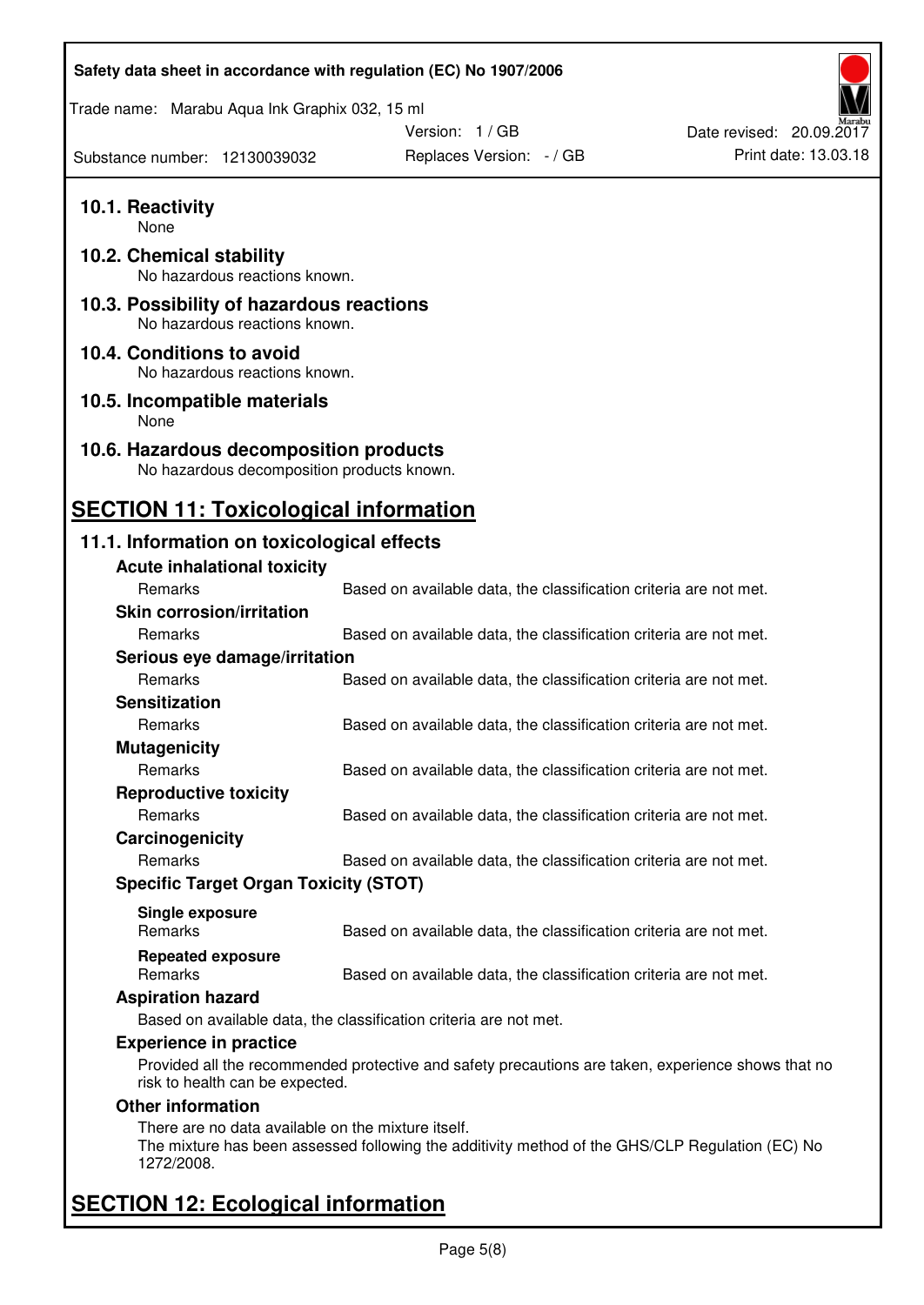#### **Safety data sheet in accordance with regulation (EC) No 1907/2006**

Trade name: Marabu Aqua Ink Graphix 032, 15 ml

Version: 1 / GB

Substance number: 12130039032

Replaces Version: - / GB Print date: 13.03.18 Date revised: 20.09.2017

### **12.1. Toxicity**

#### **General information**

There are no data available on the mixture itself.Do not allow to enter drains or water courses.The mixture has been assessed following the summation method of the CLP Regulation (EC) No 1272/2008 and is not classified as dangerous for the environment.

### **12.2. Persistence and degradability**

#### **General information**

There are no data available on the mixture itself.

#### **12.3. Bioaccumulative potential**

#### **General information**

There are no data available on the mixture itself.

#### **12.4. Mobility in soil**

#### **General information**

There are no data available on the mixture itself.

#### **12.5. Results of PBT and vPvB assessment**

#### **General information**

There are no data available on the mixture itself.

### **12.6. Other adverse effects**

#### **General information**

There are no data available on the mixture itself.

## **SECTION 13: Disposal considerations**

#### **13.1. Waste treatment methods**

#### **Disposal recommendations for the product**

The product can be placed with other household refuse. Small residues in containers can be washed-out with water and put into the drainage system.

#### **Disposal recommendations for packaging**

Packaging that cannot be cleaned should be disposed off as product waste. Completely emptied packagings can be given for recycling.

## **SECTION 14: Transport information**

#### **Land transport ADR/RID**

Non-dangerous goods **14.1. UN number**  UN - **14.2. UN proper shipping name**  -

#### **14.3. Transport hazard class(es) Class** Label

| 14.4. Packing group         |   |
|-----------------------------|---|
| Packing group               |   |
| Transport category          | O |
| 14.5. Environmental hazards |   |

### **Marine transport IMDG/GGVSee**

-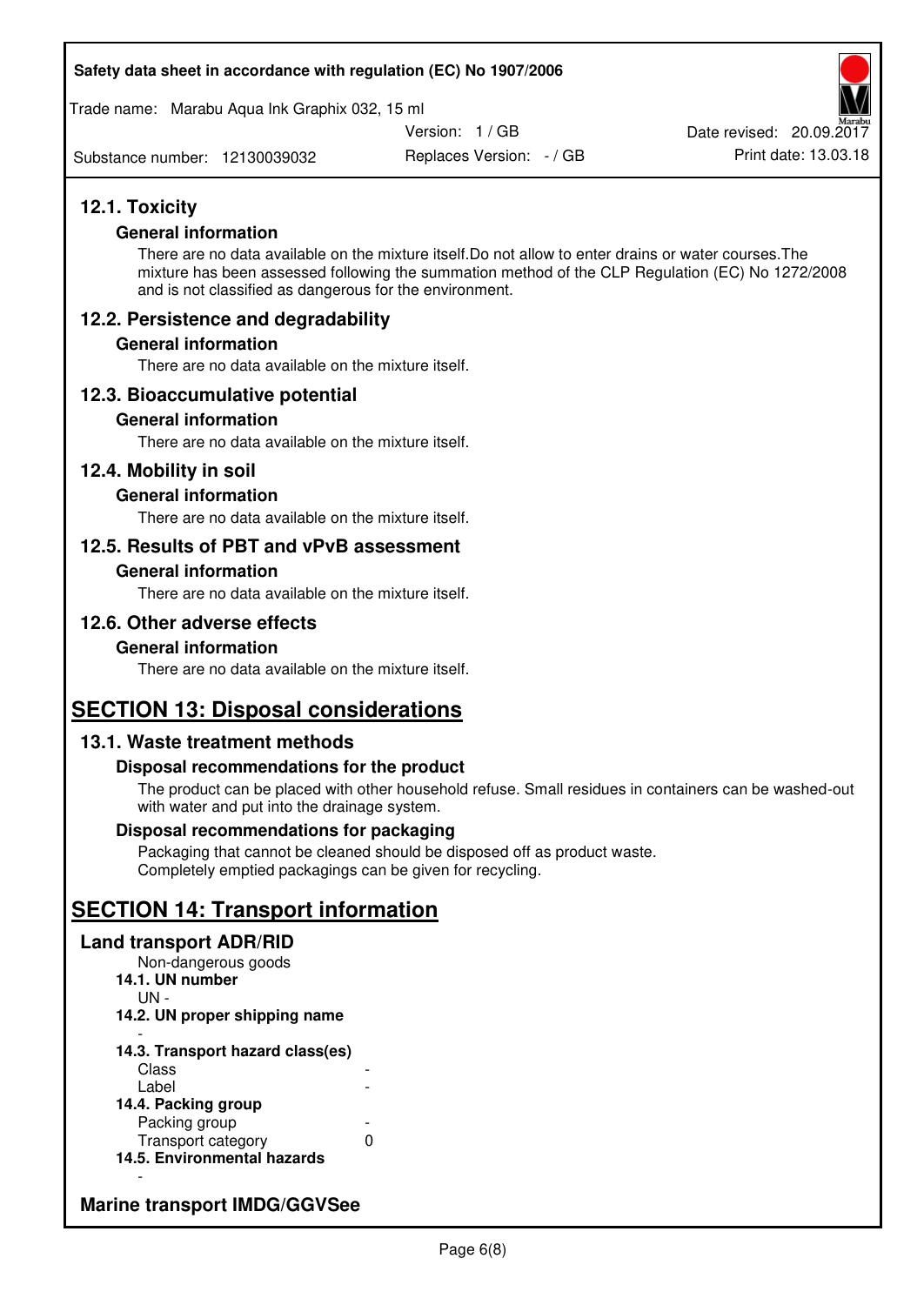| Safety data sheet in accordance with regulation (EC) No 1907/2006                                                                                                                                                                                                                                            |                                                                                                                                                                             |                          |
|--------------------------------------------------------------------------------------------------------------------------------------------------------------------------------------------------------------------------------------------------------------------------------------------------------------|-----------------------------------------------------------------------------------------------------------------------------------------------------------------------------|--------------------------|
| Trade name: Marabu Aqua Ink Graphix 032, 15 ml                                                                                                                                                                                                                                                               |                                                                                                                                                                             |                          |
|                                                                                                                                                                                                                                                                                                              | Version: 1 / GB                                                                                                                                                             | Date revised: 20.09.2017 |
| Substance number: 12130039032                                                                                                                                                                                                                                                                                | Replaces Version: - / GB                                                                                                                                                    | Print date: 13.03.18     |
| 14.1. UN number<br>$UN -$<br>14.2. UN proper shipping name<br>14.3. Transport hazard class(es)<br>Class<br>Subsidiary risk<br>14.4. Packing group<br>Packing group<br>14.5. Environmental hazards<br>no                                                                                                      | The product does not constitute a hazardous substance in sea transport.                                                                                                     |                          |
| <b>Air transport ICAO/IATA</b><br>14.1. UN number<br>$UN -$<br>14.2. UN proper shipping name                                                                                                                                                                                                                 | The product does not constitute a hazardous substance in air transport.                                                                                                     |                          |
| 14.3. Transport hazard class(es)<br>Class<br>Subsidiary risk<br>14.4. Packing group                                                                                                                                                                                                                          |                                                                                                                                                                             |                          |
| Packing group<br>14.5. Environmental hazards<br>Information for all modes of transport                                                                                                                                                                                                                       |                                                                                                                                                                             |                          |
| 14.6. Special precautions for user<br>Transport within the user's premises:                                                                                                                                                                                                                                  | Always transport in closed containers that are upright and secure.<br>Ensure that persons transporting the product know what to do in the event of an accident or spillage. |                          |
| <b>Other information</b><br>no                                                                                                                                                                                                                                                                               | 14.7. Transport in bulk according to Annex II of Marpol and the IBC Code                                                                                                    |                          |
| <b>SECTION 15: Regulatory information</b>                                                                                                                                                                                                                                                                    |                                                                                                                                                                             |                          |
| or mixture                                                                                                                                                                                                                                                                                                   | 15.1. Safety, health and environmental regulations/legislation specific for the substance                                                                                   |                          |
| <b>VOC</b>                                                                                                                                                                                                                                                                                                   |                                                                                                                                                                             |                          |
| VOC (EU)<br>VOC (EU)                                                                                                                                                                                                                                                                                         | 0,63<br>%<br>6,3<br>g/                                                                                                                                                      |                          |
| <b>Other information</b>                                                                                                                                                                                                                                                                                     |                                                                                                                                                                             |                          |
|                                                                                                                                                                                                                                                                                                              | The product does not contain substances of very high concern (SVHC).                                                                                                        |                          |
| <b>Other information</b><br>All components are contained in the AICS inventory.<br>All components are contained in the PICCS inventory.<br>All components are contained in the DSL inventory.<br>All components are contained in the IECSC inventory.<br>All components are contained in the ENCS inventory. | All components are contained in the TSCA inventory or exempted.                                                                                                             |                          |
| 15.2. Chemical safety assessment                                                                                                                                                                                                                                                                             | For this preparation a chemical safety assessment has not been carried out.                                                                                                 |                          |